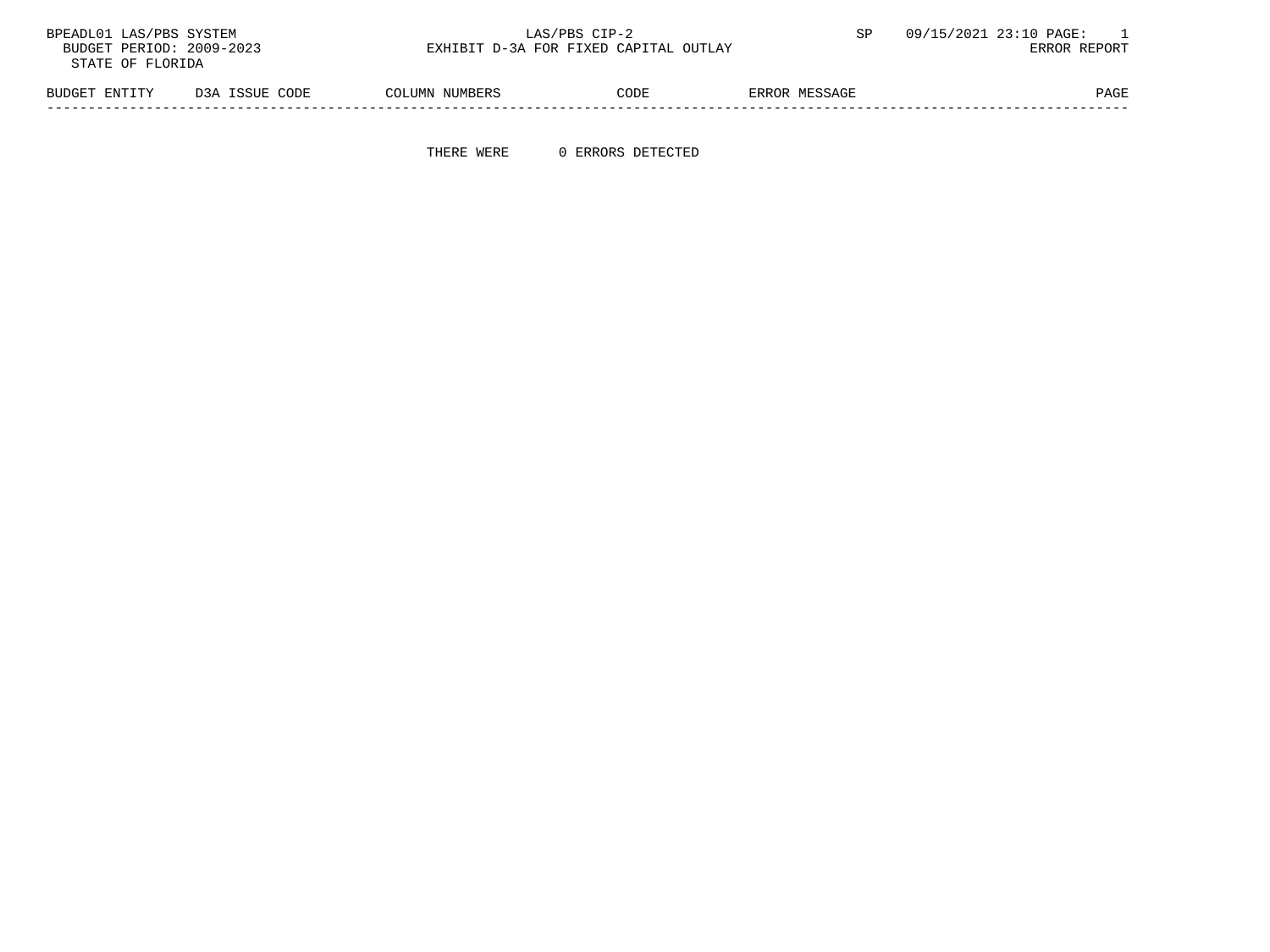# BPEADL01 LAS/PBS SYSTEM SALLAS/PBS CIP-2 SP 09/15/2021 23:10 PAGE: 1 BUDGET PERIOD: 2009-2023 EXHIBIT D-3A FOR FIXED CAPITAL OUTLAY

|                                                                                                                                                                                                                      |           | POS |  |                    |  | COL A03 COL A06 COL A07 COL A08 COL A09<br>AGY REQUEST AG FCO PLAN AG FCO PLAN AG FCO PLAN AG FCO PLAN<br>FY 2022-23 FY 2023-24 FY 2024-25 FY 2025-26 FY 2026-27 | AMOUNT POS       AMOUNT POS      AMOUNT POS      AMOUNT POS      AMOUNT | CODES                                                                                             |
|----------------------------------------------------------------------------------------------------------------------------------------------------------------------------------------------------------------------|-----------|-----|--|--------------------|--|------------------------------------------------------------------------------------------------------------------------------------------------------------------|-------------------------------------------------------------------------|---------------------------------------------------------------------------------------------------|
| CORRECTIONS, DEPT OF<br>PGM: SECURITY/INSTIT OPER<br>CORR FACILITY MAINT/REP<br>PUBLIC PROTECTION<br>ADULT PRISONS<br>CAPITAL IMPROVEMENT PLAN<br>DEBT SERVICE<br>FIXED CAPITAL OUTLAY<br>CORRECTIONAL FAC-LEASE PUR |           |     |  |                    |  |                                                                                                                                                                  |                                                                         | 70000000<br>70030000<br>70032000<br>12<br>1206.00.00.00<br>9900000<br>990D000<br>080000<br>080027 |
| GENERAL REVENUE FUND                                                                                                                                                                                                 | $-$ STATE |     |  |                    |  |                                                                                                                                                                  | 50,932,468 50,882,218 50,842,343 39,764,025 1000 1                      |                                                                                                   |
| ENVIRONMENTAL PROJECTS<br>FIXED CAPITAL OUTLAY<br>CORR ENVIRONMENTAL DEFIC                                                                                                                                           |           |     |  |                    |  |                                                                                                                                                                  |                                                                         | 990E000<br>080000<br>088302                                                                       |
| GENERAL REVENUE FUND                                                                                                                                                                                                 | $-$ STATE |     |  | 35,000,000 912,747 |  |                                                                                                                                                                  |                                                                         | 1000 1                                                                                            |
|                                                                                                                                                                                                                      |           |     |  |                    |  |                                                                                                                                                                  |                                                                         |                                                                                                   |

## AGENCY NARRATIVE:

2022-2023 BUDGET YEAR NARRATIVE: CORR ENVIRONMENTAL DEFIC IT COMPONENT? NO

 This issue requests \$35,000,000 in Fiscal Year 2023-24 and \$912,747 in Fiscal Year 2024-25 in Fixed Capital Outlay (FCO) funding from the General Revenue Fund to address the correction of environmental deficiencies at Florida Department of Corrections (Department) facilities statewide. The Department is responsible for maintaining environmental systems at facilities statewide and ensuring compliance with state and local environmental guidelines. The requested funding addresses the most critical environmental needs including improvements/repairs to water/wastewater treatment systems, repair/upgrade of lift stations and renovation of elevated and ground storage tanks statewide.

 This issue is consistent with the Florida Strategic Plan for Economic Development strategy to improve the efficiency and effectiveness of government agencies at all levels.

| SUPPORT FACILITIES      |           |             |  | 990F000 |  |
|-------------------------|-----------|-------------|--|---------|--|
| FIXED CAPITAL OUTLAY    |           |             |  | 080000  |  |
| MENTAL HEALTH FACILITY  |           |             |  | 088190  |  |
| GRANTS AND DONATIONS TF | $-$ STATE | 158,163,339 |  | 2339    |  |
|                         |           |             |  |         |  |
|                         |           |             |  |         |  |

AGENCY NARRATIVE:

 2022-2023 BUDGET YEAR NARRATIVE: MENTAL HEALTH FACILITY IT COMPONENT? NO The issue request \$158,163,339 in Fixed Capital Outlay (FCO) authority in the Grants and Donation trust fund authority for Fiscal Year 2022-23 for the construction of a Mental Health Hospital at Lake Correctional Institution in Lake county.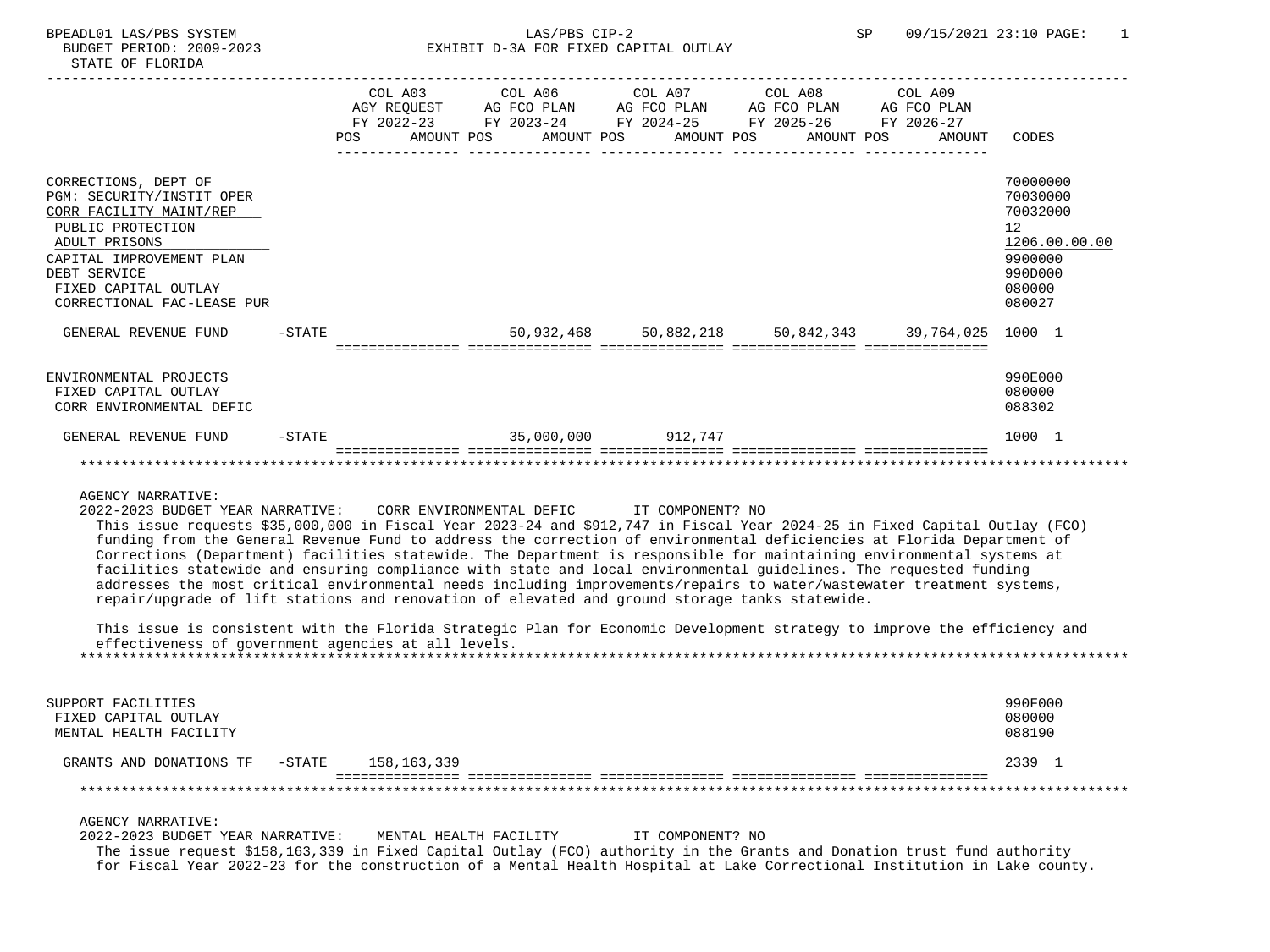|                                                                                                                                                                      | COL A03<br>AGY REOUEST<br>FY 2022-23<br>POS | AMOUNT POS | COL A06<br>AG FCO PLAN<br>FY 2023-24<br>AMOUNT POS | COL A07<br>AG FCO PLAN<br>FY 2024-25<br>AMOUNT POS | COL A08<br>AG FCO PLAN<br>FY 2025-26<br>AMOUNT POS | COL A09<br>AG FCO PLAN<br>FY 2026-27<br>AMOUNT | CODES                                                                         |
|----------------------------------------------------------------------------------------------------------------------------------------------------------------------|---------------------------------------------|------------|----------------------------------------------------|----------------------------------------------------|----------------------------------------------------|------------------------------------------------|-------------------------------------------------------------------------------|
| CORRECTIONS, DEPT OF<br>PGM: SECURITY/INSTIT OPER<br>CORR FACILITY MAINT/REP<br>PUBLIC PROTECTION<br>ADULT PRISONS<br>CAPITAL IMPROVEMENT PLAN<br>SUPPORT FACILITIES |                                             |            |                                                    |                                                    |                                                    |                                                | 70000000<br>70030000<br>70032000<br>12<br>1206.00.00.00<br>9900000<br>990F000 |

 The establishment of this authority is needed for the Department to receive and expend bond proceeds from Series 2021A. The Series 2021A Certificate of Participation Series (COPS) was authorized as part of Senate Bill 2500, Line Item 674 and was issued to finance the construction and equipping of an approximately 550 bed inpatient mental health treatment facility at Lake Correctional Institution. The construction of this hospital is necessary for the Department to meet the terms of the Disability Rights for Florida settlement agreement.

 This issue is consistent with the Florida Strategic Plan for Economic Development strategy to create and sustain vibrant, safe, healthy and resilient communities that attract workers, residents, businesses, and visitors. \*\*\*\*\*\*\*\*\*\*\*\*\*\*\*\*\*\*\*\*\*\*\*\*\*\*\*\*\*\*\*\*\*\*\*\*\*\*\*\*\*\*\*\*\*\*\*\*\*\*\*\*\*\*\*\*\*\*\*\*\*\*\*\*\*\*\*\*\*\*\*\*\*\*\*\*\*\*\*\*\*\*\*\*\*\*\*\*\*\*\*\*\*\*\*\*\*\*\*\*\*\*\*\*\*\*\*\*\*\*\*\*\*\*\*\*\*\*\*\*\*\*\*\*\*\*\*

 NEW/EXP ADMIN & SUPPT FAC 088362 GENERAL REVENUE FUND -STATE 25,481,000 25,781,000 25,281,000 25,281,000 1000 1 =============== =============== =============== =============== =============== \*\*\*\*\*\*\*\*\*\*\*\*\*\*\*\*\*\*\*\*\*\*\*\*\*\*\*\*\*\*\*\*\*\*\*\*\*\*\*\*\*\*\*\*\*\*\*\*\*\*\*\*\*\*\*\*\*\*\*\*\*\*\*\*\*\*\*\*\*\*\*\*\*\*\*\*\*\*\*\*\*\*\*\*\*\*\*\*\*\*\*\*\*\*\*\*\*\*\*\*\*\*\*\*\*\*\*\*\*\*\*\*\*\*\*\*\*\*\*\*\*\*\*\*\*\*\*

#### AGENCY NARRATIVE:

 2022-2023 BUDGET YEAR NARRATIVE: NEW/EXP ADMIN & SUPPT FAC IT COMPONENT? NO This issue requests \$25,481,000 in Fixed Capital Outlay (FCO) funding from the General Revenue Fund for Fiscal Year 2023-24, \$25,781,000 in Fiscal Year 2024-2025 and \$25,281,000 in Fiscal Years 2025-26 and 2026-27 for the construction of staff housing units statewide as detailed below.

 This issue requests funding in each year of the Fixed Capital Outlay category to construct 40 bachelor office quarters (BOQ)and 40 duplexes at facilities statewide. Beginning with Fiscal Year 2023-24 the Department plans to have constructed 10 new BOQs and 10 new duplexes each year through 2026-27. The facilities are a crucial tool in the Department's ability to recruit and retain quality staff.

 In addition, this issue requests \$200,000 in Fiscal Year 2023-24 for the construction of a new K-9 building at Okeechobee Correctional Institution in Okeechobee county and \$500,000 in 2025-26 for construction of new training building at Mayo Correctional Institution in Lafayette county.

 This issue is consistent with the Florida Strategic Plan for Economic Development strategy to create and sustain vibrant, safe, healthy and resilient communities that attract workers, residents, businesses, and visitors. \*\*\*\*\*\*\*\*\*\*\*\*\*\*\*\*\*\*\*\*\*\*\*\*\*\*\*\*\*\*\*\*\*\*\*\*\*\*\*\*\*\*\*\*\*\*\*\*\*\*\*\*\*\*\*\*\*\*\*\*\*\*\*\*\*\*\*\*\*\*\*\*\*\*\*\*\*\*\*\*\*\*\*\*\*\*\*\*\*\*\*\*\*\*\*\*\*\*\*\*\*\*\*\*\*\*\*\*\*\*\*\*\*\*\*\*\*\*\*\*\*\*\*\*\*\*\*

NEW,EXP/IMPRV/MEDICAL FACS 088368

 GENERAL REVENUE FUND -STATE 800,000 1000 1 =============== =============== =============== =============== ===============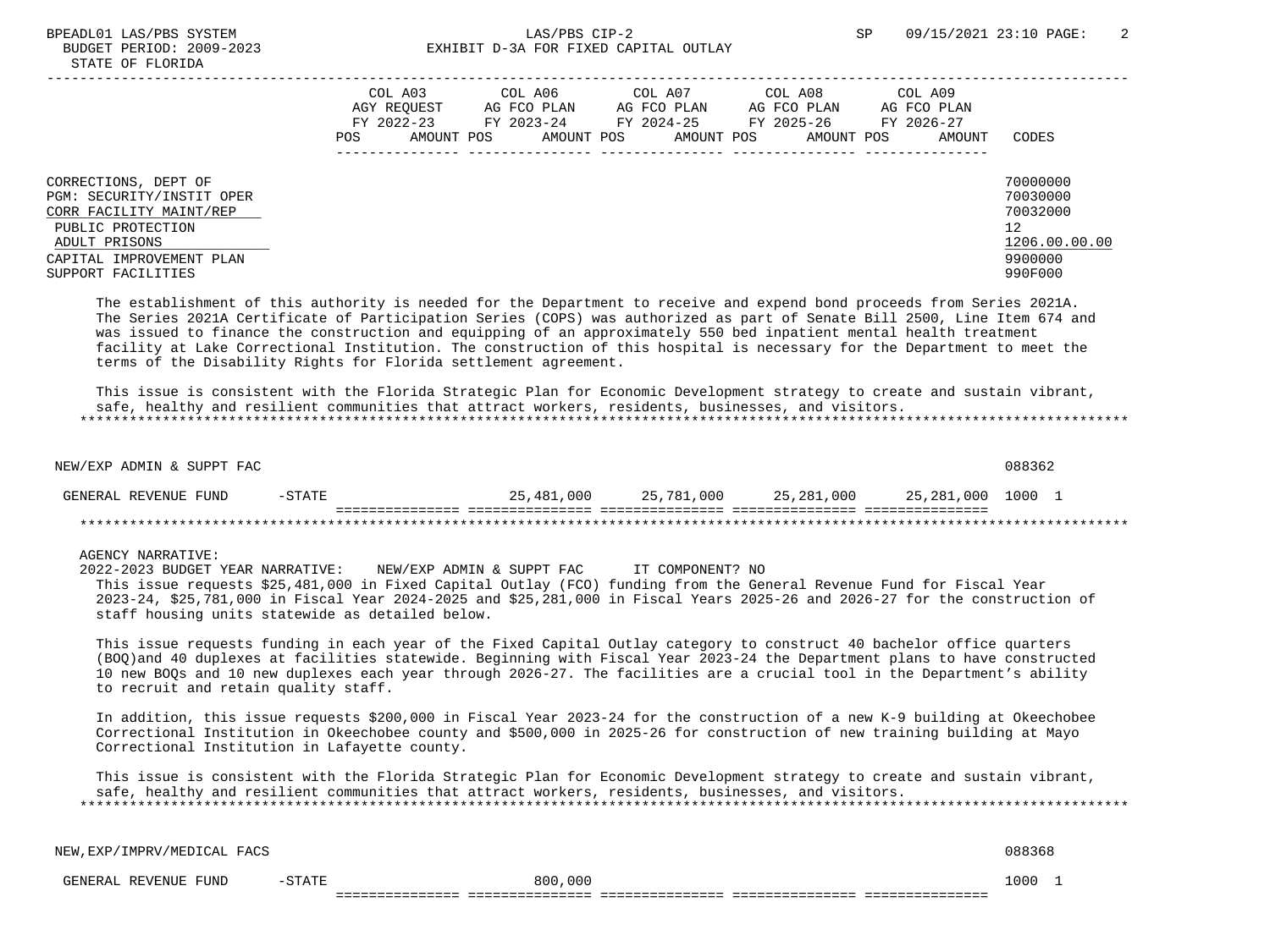BUDGET PERIOD: 2009-2023 STATE OF FLORIDA

# BPEADL01 LAS/PBS SYSTEM LAS/PBS CIP-2 SP 09/15/2021 23:10 PAGE: 3<br>BUDGET DERIOD: 2009 2022 SP EVELPLE D.33 FOR FIVED CARITAL OUTLAY

| LODGEI FERIOD: 2009-2023<br>STATE OF FLORIDA                                                      | LANIIDII DTJA FUN FIABD CAFIIAD OUIDAI                                                                                                                                                                                                                                        |                                        |
|---------------------------------------------------------------------------------------------------|-------------------------------------------------------------------------------------------------------------------------------------------------------------------------------------------------------------------------------------------------------------------------------|----------------------------------------|
|                                                                                                   | COL A03<br>COL A07<br>COL A08<br>COL A09<br>COL A06<br>AGY REOUEST<br>AG FCO PLAN<br>AG FCO PLAN<br>AG FCO PLAN<br>AG FCO PLAN<br>FY 2022-23<br>FY 2025-26<br>FY 2026-27<br>FY 2023-24<br>FY 2024-25<br>POS<br>AMOUNT POS<br>AMOUNT POS<br>AMOUNT POS<br>AMOUNT POS<br>AMOUNT | CODES                                  |
| CORRECTIONS, DEPT OF<br>PGM: SECURITY/INSTIT OPER<br>CORR FACILITY MAINT/REP<br>PUBLIC PROTECTION |                                                                                                                                                                                                                                                                               | 70000000<br>70030000<br>70032000<br>12 |

| ADULT PRISONS            | 1206.00.00.00 |
|--------------------------|---------------|
| CAPITAL IMPROVEMENT PLAN | 9900000       |
| SUPPORT FACILITIES       | 990F000       |
|                          |               |

## AGENCY NARRATIVE:

> 2022-2023 BUDGET YEAR NARRATIVE: NEW,EXP/IMPRV/MEDICAL FACS IT COMPONENT? NO This issue requests \$800,000 in Fixed Capital Outlay (FCO) funding from the General Revenue Fund for Fiscal Year 2023-24 to renovate and expand the regional pharmacy located at Lowell Correctional Institution in Marion County. This will enable the facility to prepare and dispense pharmaceuticals to the inmate population more efficiently.

 This issue is consistent with the Florida Strategic Plan for Economic Development strategy to improve the efficiency and effectiveness of government agencies at all levels. \*\*\*\*\*\*\*\*\*\*\*\*\*\*\*\*\*\*\*\*\*\*\*\*\*\*\*\*\*\*\*\*\*\*\*\*\*\*\*\*\*\*\*\*\*\*\*\*\*\*\*\*\*\*\*\*\*\*\*\*\*\*\*\*\*\*\*\*\*\*\*\*\*\*\*\*\*\*\*\*\*\*\*\*\*\*\*\*\*\*\*\*\*\*\*\*\*\*\*\*\*\*\*\*\*\*\*\*\*\*\*\*\*\*\*\*\*\*\*\*\*\*\*\*\*\*\*

| <b>FUND</b><br>REVENUE<br>7F.NER AI | $-STATE$ | 5,200,000 | 000∟ |
|-------------------------------------|----------|-----------|------|
|                                     |          |           |      |

## AGENCY NARRATIVE:

 2022-2023 BUDGET YEAR NARRATIVE: NEW/EXPANDED FOOD SVC FAC IT COMPONENT? NO This issue requests \$5,200,000 in Fixed Capital Outlay (FCO) funding from the General Revenue Fund for Fiscal Year 2023-24 to construct a new food services facility at Cross City Correctional Institution in Dixie County.

NEW/EXPANDED FOOD SVC FAC 088377

 The current food services facility is extremely old and the plumbing, electrical and other critical systems are well past their operational life and require constant repair and maintenance. The requested funding enables the Department to construct a 15,210 square foot food services facility at Cross City Correctional Institution.

 This issue is consistent with the Florida Strategic Plan for Economic Development strategy to create and sustain vibrant, safe, healthy and resilient communities that attract workers, residents, businesses, and visitors \*\*\*\*\*\*\*\*\*\*\*\*\*\*\*\*\*\*\*\*\*\*\*\*\*\*\*\*\*\*\*\*\*\*\*\*\*\*\*\*\*\*\*\*\*\*\*\*\*\*\*\*\*\*\*\*\*\*\*\*\*\*\*\*\*\*\*\*\*\*\*\*\*\*\*\*\*\*\*\*\*\*\*\*\*\*\*\*\*\*\*\*\*\*\*\*\*\*\*\*\*\*\*\*\*\*\*\*\*\*\*\*\*\*\*\*\*\*\*\*\*\*\*\*\*\*\*

|                                                | _______________<br>--------------- | ____<br>___________<br>____________<br>----- | _____________<br>___________<br>$ -$ | _ _ _ _ _ _ _ _ _ _<br>__________<br>______ | ________________<br>--------------- |         |
|------------------------------------------------|------------------------------------|----------------------------------------------|--------------------------------------|---------------------------------------------|-------------------------------------|---------|
| TOTAL<br>CCTT                                  | 339<br>.58<br>.                    | 000<br>481                                   | つに<br>000<br>781,<br>ر ے             | つに<br>,000<br>$\cap$ $\cap$ $\cdot$         | ,000<br>つに<br>າຂີ                   |         |
| TOTA.<br>FACT<br>ס∩חםדי<br>UR.<br><b>IVIAL</b> |                                    |                                              |                                      |                                             |                                     | 990F000 |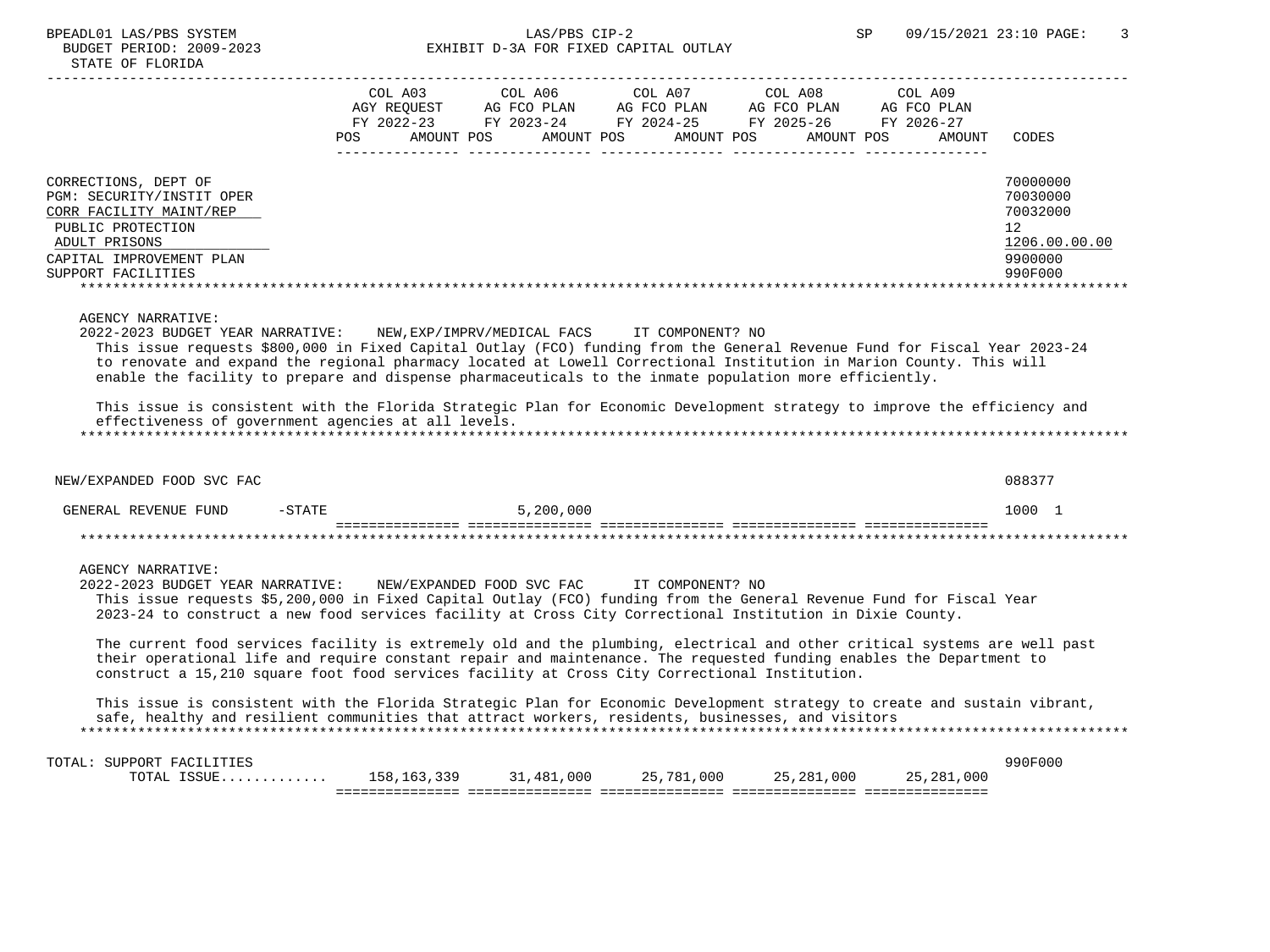|                                                      |        |     | COL A03                  | COL A06                             | COL A07     | COL A08                  | COL A09                |                      |
|------------------------------------------------------|--------|-----|--------------------------|-------------------------------------|-------------|--------------------------|------------------------|----------------------|
|                                                      |        |     | AGY REQUEST AG FCO PLAN  |                                     | AG FCO PLAN | AG FCO PLAN              | AG FCO PLAN            |                      |
|                                                      |        | POS | FY 2022-23<br>AMOUNT POS | FY 2023-24 FY 2024-25<br>AMOUNT POS | AMOUNT POS  | FY 2025-26<br>AMOUNT POS | FY 2026-27<br>AMOUNT   | CODES                |
|                                                      |        |     |                          |                                     |             |                          |                        |                      |
|                                                      |        |     |                          |                                     |             |                          |                        |                      |
| CORRECTIONS, DEPT OF                                 |        |     |                          |                                     |             |                          |                        | 70000000             |
| PGM: SECURITY/INSTIT OPER<br>CORR FACILITY MAINT/REP |        |     |                          |                                     |             |                          |                        | 70030000<br>70032000 |
| PUBLIC PROTECTION                                    |        |     |                          |                                     |             |                          |                        | 12                   |
| ADULT PRISONS                                        |        |     |                          |                                     |             |                          |                        | 1206.00.00.00        |
| CAPITAL IMPROVEMENT PLAN                             |        |     |                          |                                     |             |                          |                        | 9900000              |
| ESTIMATED EXPENDITURES - FIXED                       |        |     |                          |                                     |             |                          |                        |                      |
| CAPITAL OUTLAY                                       |        |     |                          |                                     |             |                          |                        | 990I000              |
| FIXED CAPITAL OUTLAY<br>CORRECTIONAL FAC-LEASE PUR   |        |     |                          |                                     |             |                          |                        | 080000<br>080027     |
|                                                      |        |     |                          |                                     |             |                          |                        |                      |
| GENERAL REVENUE FUND<br>$-\mathtt{STATE}$            |        |     | 53,051,077               |                                     |             |                          |                        | 1000 1               |
|                                                      |        |     |                          |                                     |             |                          |                        |                      |
| MAINTENANCE AND REPAIR                               |        |     |                          |                                     |             |                          |                        | 990M000              |
| FIXED CAPITAL OUTLAY                                 |        |     |                          |                                     |             |                          |                        | 080000               |
| ADA REPAIRS/RENOV                                    |        |     |                          |                                     |             |                          |                        | 083150               |
| GENERAL REVENUE FUND                                 | -STATE |     |                          | 900,000                             | 750,000     |                          | 750,000 750,000 1000 1 |                      |
|                                                      |        |     |                          |                                     |             |                          |                        |                      |

AGENCY NARRATIVE:

 2022-2023 BUDGET YEAR NARRATIVE: ADA REPAIRS/RENOV IT COMPONENT? NO This issue requests a total of \$3,150,000 in Fixed Capital Outlay (FCO) funding for Fiscal Years 2023-24 through 2026-27 to address Americans with Disabilities Act (ADA) compliance issues that are not included in the Deferred Maintenance Program funding. This will address (ADA) compliance issues at Florida Department of Corrections facilities statewide such as installing ADA compliant plumbing fixtures in bathrooms, widening of doorways, improving sidewalk ramps and installing ADA compliant tables in food service facilities.

 This issue is consistent with the Florida Strategic Plan for Economic Development strategy to create and sustain vibrant, safe, healthy and resilient communities that attract workers, residents, businesses, and visitors \*\*\*\*\*\*\*\*\*\*\*\*\*\*\*\*\*\*\*\*\*\*\*\*\*\*\*\*\*\*\*\*\*\*\*\*\*\*\*\*\*\*\*\*\*\*\*\*\*\*\*\*\*\*\*\*\*\*\*\*\*\*\*\*\*\*\*\*\*\*\*\*\*\*\*\*\*\*\*\*\*\*\*\*\*\*\*\*\*\*\*\*\*\*\*\*\*\*\*\*\*\*\*\*\*\*\*\*\*\*\*\*\*\*\*\*\*\*\*\*\*\*\*\*\*\*\*

| $-$ STATE<br>GENERAL REVENUE FUND<br>$-STATE$<br>STATE INMATE WELFARE TF | 7.500.000 | 60,810,051<br>7,500,000 | 44,490,514<br>7,500,000 | 28,116,304<br>7,500,000 | 7,133,896 1000 1<br>7,500,000 | 2523 1 |  |
|--------------------------------------------------------------------------|-----------|-------------------------|-------------------------|-------------------------|-------------------------------|--------|--|
| TOTAL APPRO                                                              | 7,500,000 | 68,310,051              | 51,990,514              | 35,616,304              | 14,633,896                    |        |  |

## AGENCY NARRATIVE:

 2022-2023 BUDGET YEAR NARRATIVE: MAJ REP,RENO & IMP/MAJ INS IT COMPONENT? NO This issue request \$7,500,000 in authority in the State Operated Inmate Welfare Trust Fund for the renovation of inmate wellness and program space statewide. This request connects to a \$20 million request in Basic Education Skills, issue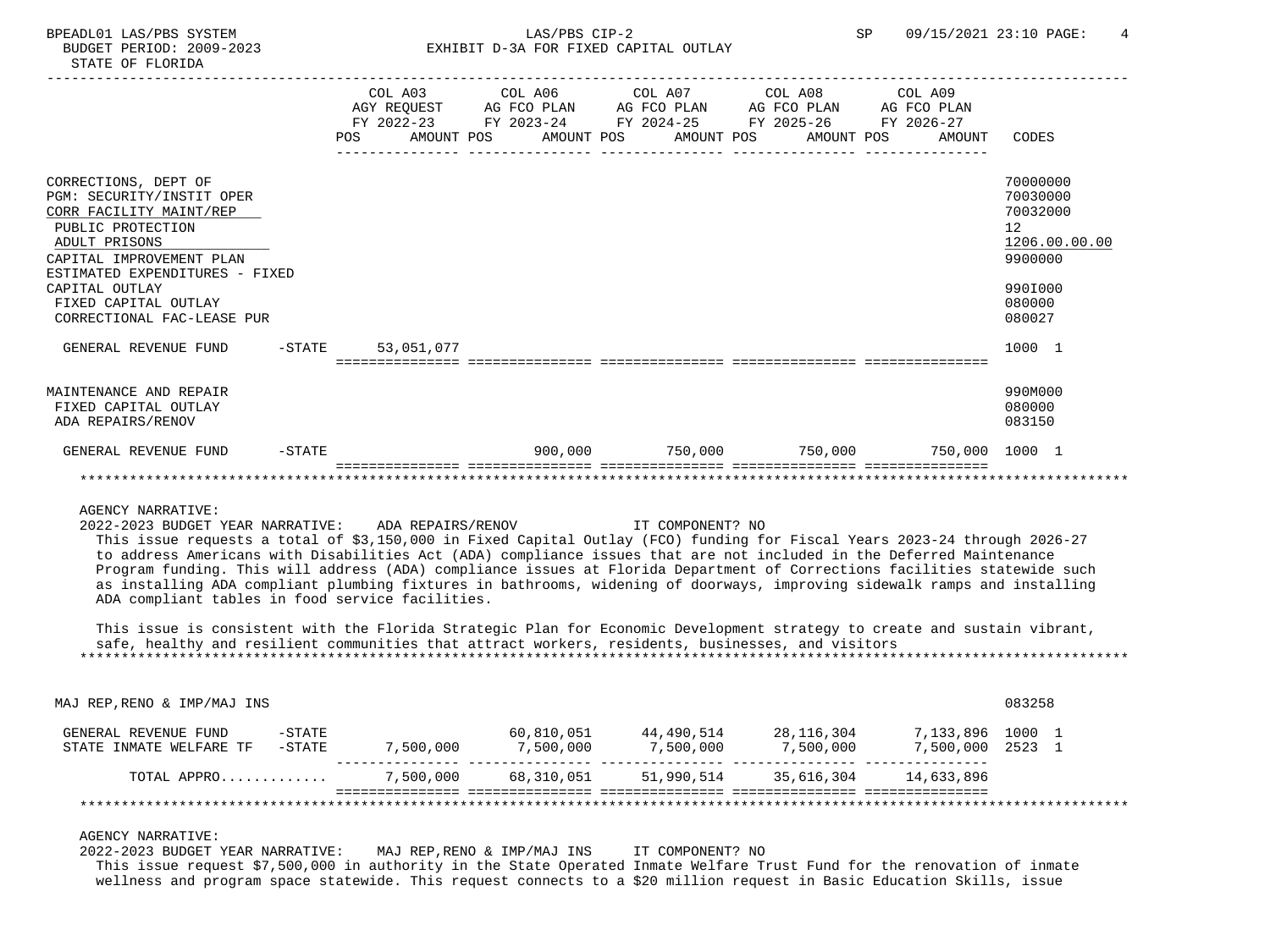|                                                                                                                                                                          | COL A03<br>AGY REOUEST<br>FY 2022-23<br>POS<br>AMOUNT POS | COL A06<br>AG FCO PLAN<br>FY 2023-24<br>AMOUNT POS | COL A07<br>AG FCO PLAN<br>FY 2024-25<br>AMOUNT POS | COL A08<br>AG FCO PLAN<br>FY 2025-26<br>AMOUNT POS | COL A09<br>AG FCO PLAN<br>FY 2026-27<br>AMOUNT | CODES                                                                         |
|--------------------------------------------------------------------------------------------------------------------------------------------------------------------------|-----------------------------------------------------------|----------------------------------------------------|----------------------------------------------------|----------------------------------------------------|------------------------------------------------|-------------------------------------------------------------------------------|
| CORRECTIONS, DEPT OF<br>PGM: SECURITY/INSTIT OPER<br>CORR FACILITY MAINT/REP<br>PUBLIC PROTECTION<br>ADULT PRISONS<br>CAPITAL IMPROVEMENT PLAN<br>MAINTENANCE AND REPAIR |                                                           |                                                    |                                                    |                                                    |                                                | 70000000<br>70030000<br>70032000<br>12<br>1206.00.00.00<br>9900000<br>990M000 |

4200020, to improve and increase inmate access to program and wellness activities.

 This issue also requests \$140,550,765 in Fixed Capital Outlay (FCO) General Revenue funding for Fiscal Year 2023-24 through 2026-27 for Major Repairs, Renovations and Improvements to Facilities that is not included in the Deferred Maintenance Program funding to address major repair and renovations at Florida Department of Corrections (Department) facilities statewide. The Department is responsible for the major repair and renovation needs of over 145 facilities statewide, equating to more than 22 million square feet of space.

 Many of these institutions are old and the physical plant systems are well past their operational life expectancy. The request for major repairs and renovations consists of approximately \$140.5 million in FCO over four fiscal years from the General Revenue fund to address the most critical needs including \$22.71 million to reroof buildings at various facilities statewide, \$27.3 million to upgrade plumbing systems at multiple facilities statewide, \$24 million for major interior renovations at various facilities statewide, \$19.44 million for replacement of door and windows at various facilities statewide, \$22.9 million to replace air conditioning and heating systems at various facilities statewide and \$24 million to upgrade facility infrastructure at various facilities statewide.

 If the requested funding is not obtained, the Department will be unable to maintain the physical condition of the institutions and the working, living, and programmatic environments within these facilities will further deteriorate.

 This issue is consistent with the Florida Strategic Plan for Economic Development strategy to create and sustain vibrant, safe, healthy and resilient communities that attract workers, residents, business and visitors. \*\*\*\*\*\*\*\*\*\*\*\*\*\*\*\*\*\*\*\*\*\*\*\*\*\*\*\*\*\*\*\*\*\*\*\*\*\*\*\*\*\*\*\*\*\*\*\*\*\*\*\*\*\*\*\*\*\*\*\*\*\*\*\*\*\*\*\*\*\*\*\*\*\*\*\*\*\*\*\*\*\*\*\*\*\*\*\*\*\*\*\*\*\*\*\*\*\*\*\*\*\*\*\*\*\*\*\*\*\*\*\*\*\*\*\*\*\*\*\*\*\*\*\*\*\*\*

| IMPROVS/SECURITY SYSTEMS |        |            |            |            | 088225            |
|--------------------------|--------|------------|------------|------------|-------------------|
| GENERAL REVENUE FUND     | -STATE | 50,737,305 | 46.598.159 | 31,395,104 | 24,466,018 1000 1 |
|                          |        |            |            |            |                   |

### AGENCY NARRATIVE:

 2022-2023 BUDGET YEAR NARRATIVE: IMPROVS/SECURITY SYSTEMS IT COMPONENT? NO This issue represents the Department's request for Improvements to Security Systems not included in the Deferred Maintenance Program funding. This issue requests \$153,196,586 in Fixed Capital Outlay (FCO) from the General Revenue Fund for Fiscal Years 2023-24 through 2026-27 to improve security systems at facilities statewide.

 This request addresses the most critical needs, including \$44.09 million to upgrade perimeter security systems,\$16.15 million to upgrade perimeter lighting at various facilities statewide, \$61.42 million to upgrade security doors, locks and controls at various facilities statewide, \$3.6 million to upgrade personal body alarm systems and metal detectors at various facilities statewide, \$13.43 million to repair and upgrade security fencing at various facilities statewide,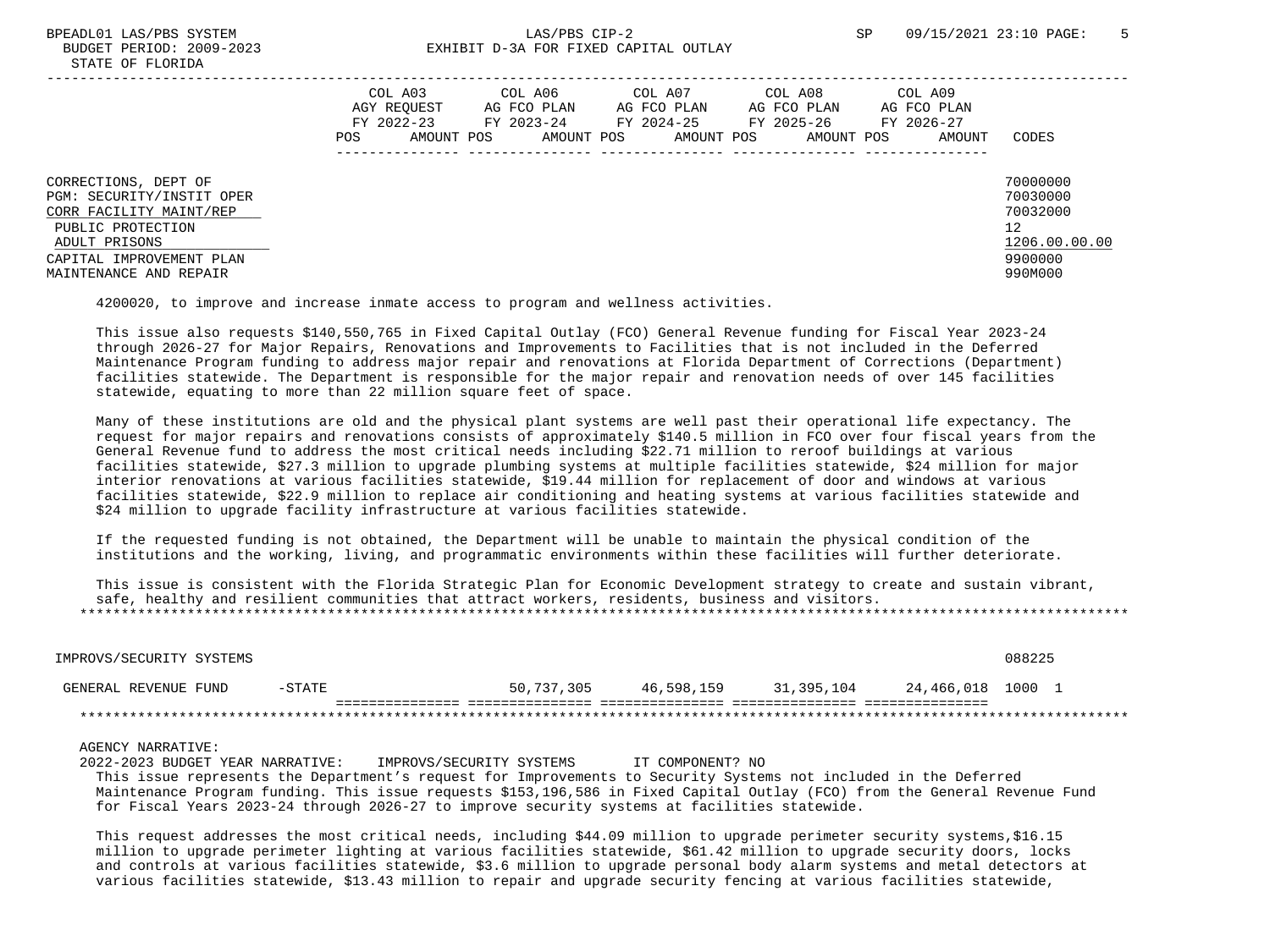# BPEADL01 LAS/PBS SYSTEM 6 CONTROLLER SP 09/15/2021 23:10 PAGE: 6 BUDGET PERIOD: 2009-2023 EXHIBIT D-3A FOR FIXED CAPITAL OUTLAY

|                                                                                                                                                                          | COL A03<br>AGY REOUEST<br>FY 2022-23<br>AMOUNT POS<br>POS | COL A06<br>AG FCO PLAN<br>FY 2023-24<br>AMOUNT POS | COL A07<br>AG FCO PLAN<br>FY 2024-25<br>AMOUNT POS | COL A08<br>AG FCO PLAN<br>FY 2025-26<br>AMOUNT POS | COL A09<br>AG FCO PLAN<br>FY 2026-27<br>AMOUNT | CODES                                                                         |
|--------------------------------------------------------------------------------------------------------------------------------------------------------------------------|-----------------------------------------------------------|----------------------------------------------------|----------------------------------------------------|----------------------------------------------------|------------------------------------------------|-------------------------------------------------------------------------------|
| CORRECTIONS, DEPT OF<br>PGM: SECURITY/INSTIT OPER<br>CORR FACILITY MAINT/REP<br>PUBLIC PROTECTION<br>ADULT PRISONS<br>CAPITAL IMPROVEMENT PLAN<br>MAINTENANCE AND REPAIR |                                                           |                                                    |                                                    |                                                    |                                                | 70000000<br>70030000<br>70032000<br>12<br>1206.00.00.00<br>9900000<br>990M000 |

 \$8.92 million to install body scanners at various facilities statewide, \$3.15 million to upgrade officer stations and expand video surveillance systems at various facilities statewide and \$2.3 million for installation of vehicle undercarriage scanning systems at multiple facilities statewide .

 This issue is consistent with the Florida Strategic Plan for Economic Development strategy to create and sustain vibrant, safe, healthy and resilient communities that attract workers, residents, businesses, and visitors. \*\*\*\*\*\*\*\*\*\*\*\*\*\*\*\*\*\*\*\*\*\*\*\*\*\*\*\*\*\*\*\*\*\*\*\*\*\*\*\*\*\*\*\*\*\*\*\*\*\*\*\*\*\*\*\*\*\*\*\*\*\*\*\*\*\*\*\*\*\*\*\*\*\*\*\*\*\*\*\*\*\*\*\*\*\*\*\*\*\*\*\*\*\*\*\*\*\*\*\*\*\*\*\*\*\*\*\*\*\*\*\*\*\*\*\*\*\*\*\*\*\*\*\*\*\*\*

| TOTAL: MAINTENANCE AND REPAIR<br>TOTAL ISSUE                             |           | 7,500,000 | 119,947,356 | 99,338,673 | 67,761,408 | 39,849,914 | 990M000                     |
|--------------------------------------------------------------------------|-----------|-----------|-------------|------------|------------|------------|-----------------------------|
| INCREASED CAPACITY<br>FIXED CAPITAL OUTLAY<br>FAC PROV ADDITION CAPACITY |           |           |             |            |            |            | 990P000<br>080000<br>088315 |
| GENERAL REVENUE FUND                                                     | $-$ STATE |           | 25,950,000  |            |            |            | 1000 1                      |
|                                                                          |           |           |             |            |            |            |                             |

AGENCY NARRATIVE:

 2022-2023 BUDGET YEAR NARRATIVE: FAC PROV ADDITION CAPACITY IT COMPONENT? NO This issue requests \$25,950,000 in Fixed Capital Outlay (FCO) funding from the General Revenue Fund for Fiscal Year 2023-24 to construct new housing units, a warehouse and the demolition of abandoned housing units and existing warehouse at Lowell Correctional Institution in Marion County.

 Lowell Correctional Institution is the largest female prison in Florida and one of the largest female prisons in the country. The facility was constructed in 1956 and still contains six of the original housing units. These six units comprise five open bay units and one small secure housing unit that are no longer repairable without complete structural interventions that would rival the scope of new construction. This request includes the following:

 -Demolition of all six of the remaining original housing units and the construction of one new open bay unit and one new secure housing unit. This blend of open bay and secure beds will best fit the Department's current capacity needs at the female institutions. This plan will also create space for three additional open bay units in future phases, as needed.

 -Demolition of the existing warehouse and construction of a new and larger warehouse outside the fence. The existing warehouse is located in the perimeter fence line, which presents real security challenges.

 This issue is consistent with the Florida Strategic Plan for Economic Development strategy to create and sustain vibrant, safe, healthy and resilient communities that attract workers, residents, businesses, and visitors. \*\*\*\*\*\*\*\*\*\*\*\*\*\*\*\*\*\*\*\*\*\*\*\*\*\*\*\*\*\*\*\*\*\*\*\*\*\*\*\*\*\*\*\*\*\*\*\*\*\*\*\*\*\*\*\*\*\*\*\*\*\*\*\*\*\*\*\*\*\*\*\*\*\*\*\*\*\*\*\*\*\*\*\*\*\*\*\*\*\*\*\*\*\*\*\*\*\*\*\*\*\*\*\*\*\*\*\*\*\*\*\*\*\*\*\*\*\*\*\*\*\*\*\*\*\*\*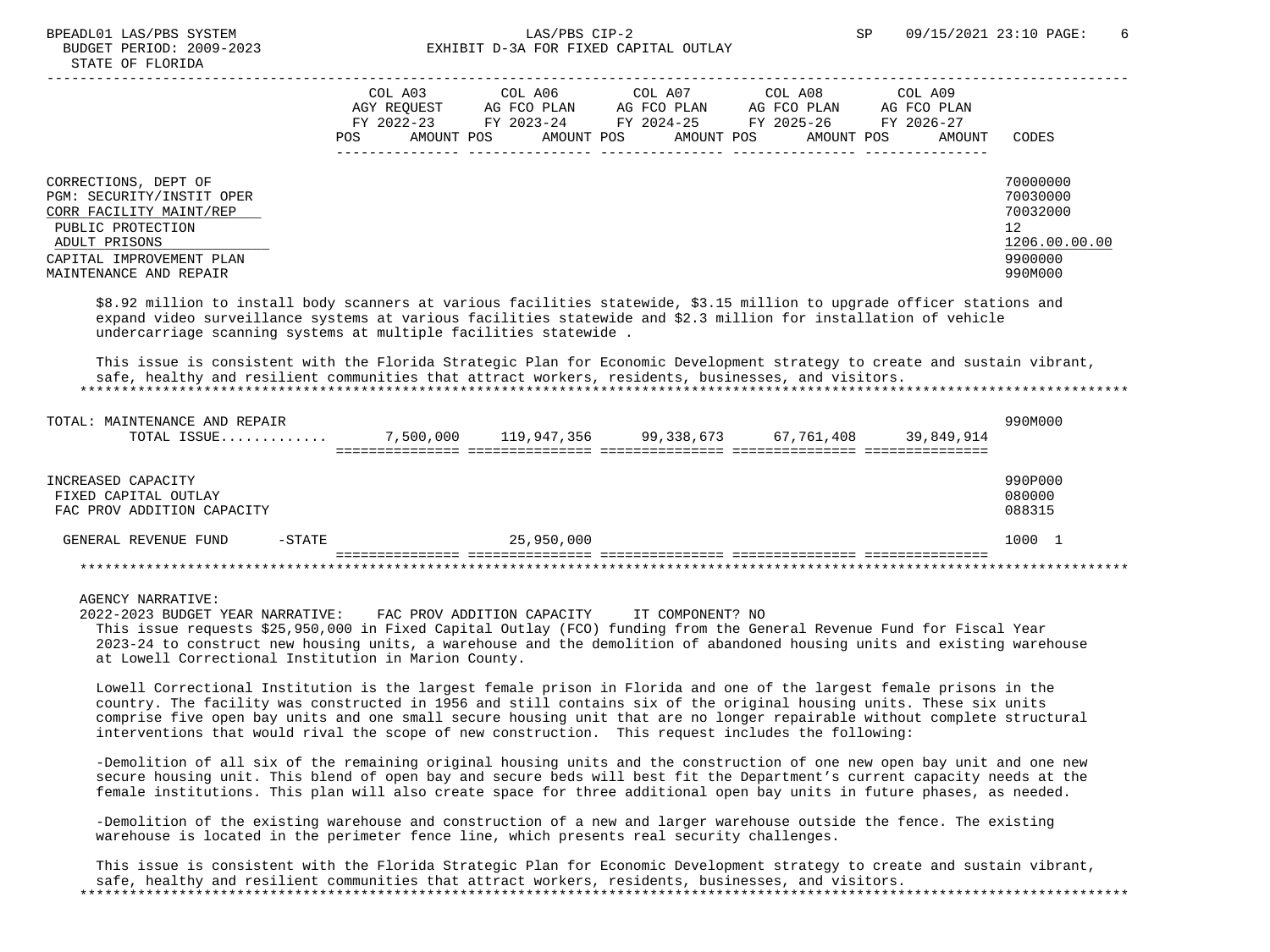# BPEADL01 LAS/PBS SYSTEM SALLAS/PBS CIP-2 SP 09/15/2021 23:10 PAGE: 7 BUDGET PERIOD: 2009-2023 EXHIBIT D-3A FOR FIXED CAPITAL OUTLAY

|                                                                                                                                                                                                                                                                                                                                                                                                                                                                                                                                                                                                  | <b>POS</b> |         | COL A03 COL A06 COL A07 COL A08<br>AGY REOUEST AG FCO PLAN AG FCO PLAN AG FCO PLAN AG FCO PLAN<br>FY 2022-23 FY 2023-24 FY 2024-25 FY 2025-26 FY 2026-27<br>AMOUNT POS       AMOUNT POS      AMOUNT POS      AMOUNT POS |  |  | COL A09<br>AMOUNT | CODES                                                                                                          |
|--------------------------------------------------------------------------------------------------------------------------------------------------------------------------------------------------------------------------------------------------------------------------------------------------------------------------------------------------------------------------------------------------------------------------------------------------------------------------------------------------------------------------------------------------------------------------------------------------|------------|---------|-------------------------------------------------------------------------------------------------------------------------------------------------------------------------------------------------------------------------|--|--|-------------------|----------------------------------------------------------------------------------------------------------------|
| CORRECTIONS, DEPT OF<br>PGM: SECURITY/INSTIT OPER<br>CORR FACILITY MAINT/REP<br>PUBLIC PROTECTION<br>ADULT PRISONS<br>CAPITAL IMPROVEMENT PLAN<br>DEFERRED BUILDING MAINTENANCE<br>FIXED CAPITAL OUTLAY<br>ADA REPAIRS/RENOV                                                                                                                                                                                                                                                                                                                                                                     |            |         |                                                                                                                                                                                                                         |  |  |                   | 70000000<br>70030000<br>70032000<br>12 <sub>2</sub><br>1206.00.00.00<br>9900000<br>990Z000<br>080000<br>083150 |
| $-$ STATE<br>GENERAL REVENUE FUND                                                                                                                                                                                                                                                                                                                                                                                                                                                                                                                                                                |            | 900,000 |                                                                                                                                                                                                                         |  |  |                   | 1000 1                                                                                                         |
|                                                                                                                                                                                                                                                                                                                                                                                                                                                                                                                                                                                                  |            |         |                                                                                                                                                                                                                         |  |  |                   |                                                                                                                |
| AGENCY NARRATIVE:<br>2022-2023 BUDGET YEAR NARRATIVE: ADA REPAIRS/RENOV THE COMPONENT? NO<br>This issue is part of the Department's Deferred Maintenance Program and requests \$900,000 in Fixed Capital Outlay (FCO)<br>funding from the General Revenue Fund for Fiscal Year 2022-23 to address routine Americans with Disabilities Act (ADA)<br>compliance issues at the Florida Department of Corrections (Department) facilities statewide. This funding will address<br>routine and everyday ADA accommodations issues at facilities such as installing ADA compliant plumbing fixtures in |            |         |                                                                                                                                                                                                                         |  |  |                   |                                                                                                                |

 bathrooms, widening of doorways, installing and improving existing sidewalk ramps and installing ADA compliant tables in food service facilities.

 This issue is consistent with the Florida Strategic Plan for Economic Development strategy to create and sustain vibrant, safe, healthy and resilient communities that attract workers, residents, businesses, and visitors \*\*\*\*\*\*\*\*\*\*\*\*\*\*\*\*\*\*\*\*\*\*\*\*\*\*\*\*\*\*\*\*\*\*\*\*\*\*\*\*\*\*\*\*\*\*\*\*\*\*\*\*\*\*\*\*\*\*\*\*\*\*\*\*\*\*\*\*\*\*\*\*\*\*\*\*\*\*\*\*\*\*\*\*\*\*\*\*\*\*\*\*\*\*\*\*\*\*\*\*\*\*\*\*\*\*\*\*\*\*\*\*\*\*\*\*\*\*\*\*\*\*\*\*\*\*\*

 MAJ REP,RENO & IMP/MAJ INS 083258 GENERAL REVENUE FUND -STATE 32.077.239 1000 1 =============== =============== =============== =============== =============== \*\*\*\*\*\*\*\*\*\*\*\*\*\*\*\*\*\*\*\*\*\*\*\*\*\*\*\*\*\*\*\*\*\*\*\*\*\*\*\*\*\*\*\*\*\*\*\*\*\*\*\*\*\*\*\*\*\*\*\*\*\*\*\*\*\*\*\*\*\*\*\*\*\*\*\*\*\*\*\*\*\*\*\*\*\*\*\*\*\*\*\*\*\*\*\*\*\*\*\*\*\*\*\*\*\*\*\*\*\*\*\*\*\*\*\*\*\*\*\*\*\*\*\*\*\*\*

AGENCY NARRATIVE:

 2022-2023 BUDGET YEAR NARRATIVE: MAJ REP,RENO & IMP/MAJ INS IT COMPONENT? NO This issue is part of the Department's Deferred Maintenance Program and requests \$32,077,239 in Fixed Capital Outlay (FCO) funding for Fiscal Year 2022-23 to address major repairs and renovations at the Florida Department of Corrections (Department) facilities statewide.

 The Department is responsible for all major repairs and renovations of over 145 facilities statewide, equating to more than 22 million square feet of space. Many of these institutions are old and the physical plant systems are well past their operational life expectancy. The Fiscal Year 2022-23 request for major repairs and renovations consists of approximately \$32.1 million in FCO from the General Revenue fund to address the most critical needs, including \$17.22 million to reroof buildings at various locations statewide, \$2.47 million for generator replacements/upgrades at various locations, \$9.05 million for replacement of door and windows at various facilities statewide and \$3.32 million to replace air conditioning and heating systems at various facilities statewide.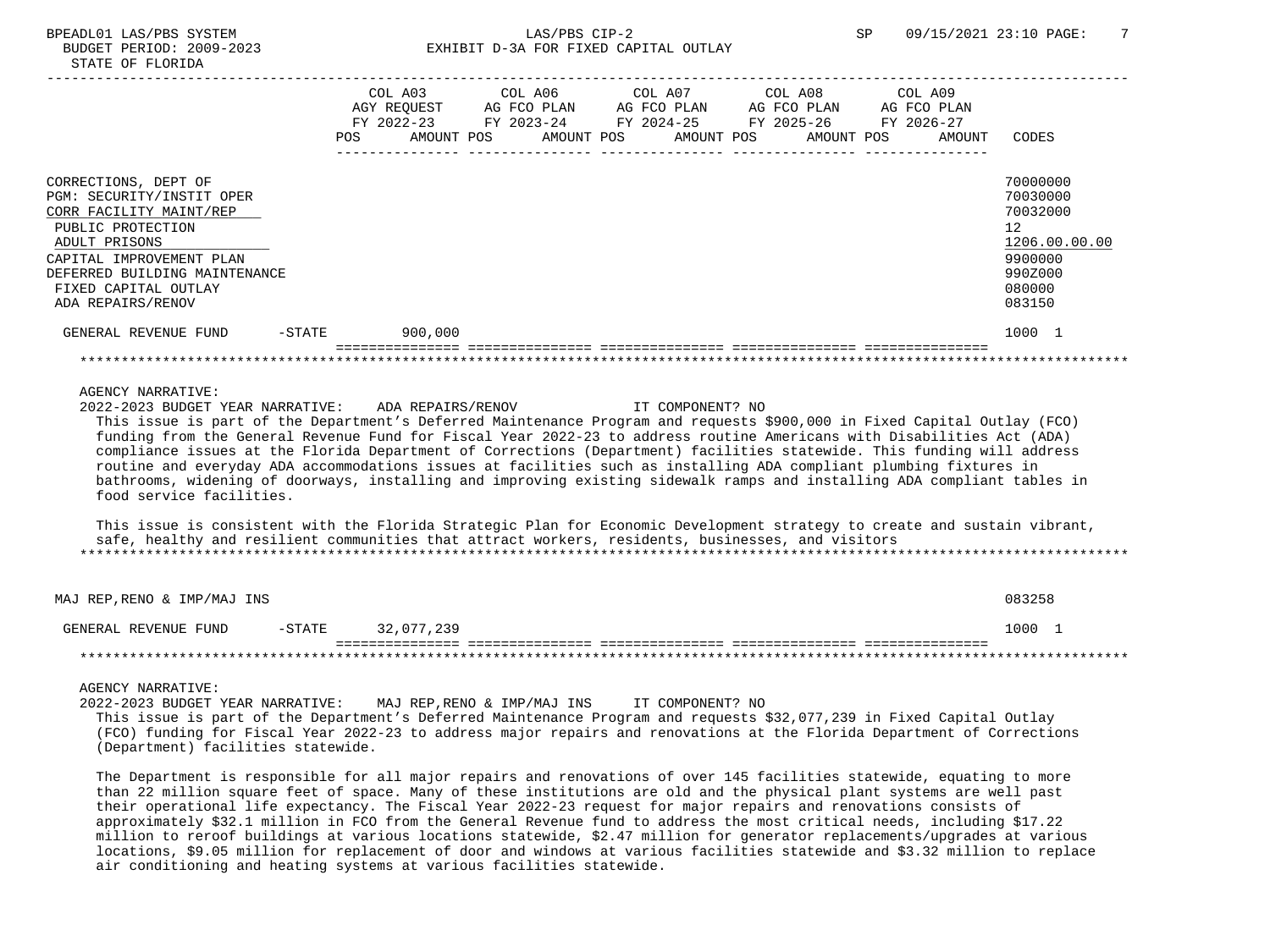# BPEADL01 LAS/PBS SYSTEM  $LAS/PBS$  CIP-2  $SPP$  SP 09/15/2021 23:10 PAGE: 8<br>BUDGET PERIOD: 2009-2023 SP EXHIBIT D-3A FOR FIXED CAPITAL OUTLAY EXHIBIT D-3A FOR FIXED CAPITAL OUTLAY

|                                                                                                                                                                                                                                     | COL A03<br>AGY REOUEST<br>FY 2022-23<br>POS. | AMOUNT POS | COL A06<br>AG FCO PLAN<br>FY 2023-24 | AMOUNT POS | COL A07<br>AG FCO PLAN<br>FY 2024-25<br>AMOUNT POS | COL A08<br>AG FCO PLAN<br>FY 2025-26<br>AMOUNT POS | COL A09<br>AG FCO PLAN<br>FY 2026-27<br>AMOUNT | <b>CODES</b>                                                                  |
|-------------------------------------------------------------------------------------------------------------------------------------------------------------------------------------------------------------------------------------|----------------------------------------------|------------|--------------------------------------|------------|----------------------------------------------------|----------------------------------------------------|------------------------------------------------|-------------------------------------------------------------------------------|
| CORRECTIONS, DEPT OF<br>PGM: SECURITY/INSTIT OPER<br>CORR FACILITY MAINT/REP<br>PUBLIC PROTECTION<br>ADULT PRISONS<br>CAPITAL IMPROVEMENT PLAN<br>DEFERRED BUILDING MAINTENANCE                                                     |                                              |            |                                      |            |                                                    |                                                    |                                                | 70000000<br>70030000<br>70032000<br>12<br>1206.00.00.00<br>9900000<br>990Z000 |
| If the requested funding is not obtained, the Department will be unable to maintain the physical condition of the<br>institutions, working, living, and programmatic environments within these facilities will further deteriorate. |                                              |            |                                      |            |                                                    |                                                    |                                                |                                                                               |

 This issue is consistent with the Florida Strategic Plan for Economic Development strategy to create and sustain vibrant, safe, healthy and resilient communities that attract workers, residents, businesses, and visitors. \*\*\*\*\*\*\*\*\*\*\*\*\*\*\*\*\*\*\*\*\*\*\*\*\*\*\*\*\*\*\*\*\*\*\*\*\*\*\*\*\*\*\*\*\*\*\*\*\*\*\*\*\*\*\*\*\*\*\*\*\*\*\*\*\*\*\*\*\*\*\*\*\*\*\*\*\*\*\*\*\*\*\*\*\*\*\*\*\*\*\*\*\*\*\*\*\*\*\*\*\*\*\*\*\*\*\*\*\*\*\*\*\*\*\*\*\*\*\*\*\*\*\*\*\*\*\*

| IMPROVS/SECURITY SYSTEMS |        |           |  | 088225 |
|--------------------------|--------|-----------|--|--------|
| GENERAL REVENUE FUND     | -STATE | 8,183,530 |  | 1000   |
|                          |        |           |  |        |

AGENCY NARRATIVE:

 2022-2023 BUDGET YEAR NARRATIVE: IMPROVS/SECURITY SYSTEMS IT COMPONENT? NO This issue is part of the Department's Deferred Maintenance Program and requests \$8,183,530 in Fixed Capital Outlay (FCO) from the General Revenue Fund for Fiscal Year 2022-23 for improvements to security systems at Florida Department of Corrections (Department) facilities statewide. This request addresses critical needs including, \$3.68 million to upgrade perimeter security systems and \$4.49 million to upgrade perimeter lighting at various facilities statewide.

 This issue is consistent with the Florida Strategic Plan for Economic Development strategy to create and sustain vibrant, safe, healthy and resilient communities that attract workers, residents, businesses, and visitors. \*\*\*\*\*\*\*\*\*\*\*\*\*\*\*\*\*\*\*\*\*\*\*\*\*\*\*\*\*\*\*\*\*\*\*\*\*\*\*\*\*\*\*\*\*\*\*\*\*\*\*\*\*\*\*\*\*\*\*\*\*\*\*\*\*\*\*\*\*\*\*\*\*\*\*\*\*\*\*\*\*\*\*\*\*\*\*\*\*\*\*\*\*\*\*\*\*\*\*\*\*\*\*\*\*\*\*\*\*\*\*\*\*\*\*\*\*\*\*\*\*\*\*\*\*\*\*

| TOTAL: DEFERRED BUILDING MAINTENANCE |             |             |             |             |             | 990Z000       |
|--------------------------------------|-------------|-------------|-------------|-------------|-------------|---------------|
| TOTAL ISSUE                          | 41,160,769  |             |             |             |             |               |
|                                      |             |             |             |             |             |               |
| TOTAL: ADULT PRISONS                 |             |             |             |             |             | 1206.00.00.00 |
| BY FUND TYPE                         |             |             |             |             |             |               |
| GENERAL REVENUE FUND                 | 94,211,846  | 255,810,824 | 169,414,638 | 136,384,751 | 97,394,939  | 1000          |
| TRUST FUNDS                          | 165,663,339 | 7,500,000   | 7,500,000   | 7,500,000   | 7,500,000   | 2000          |
| TOTAL PROG COMP                      | 259,875,185 | 263,310,824 | 176,914,638 | 143,884,751 | 104,894,939 |               |
|                                      |             |             |             |             |             |               |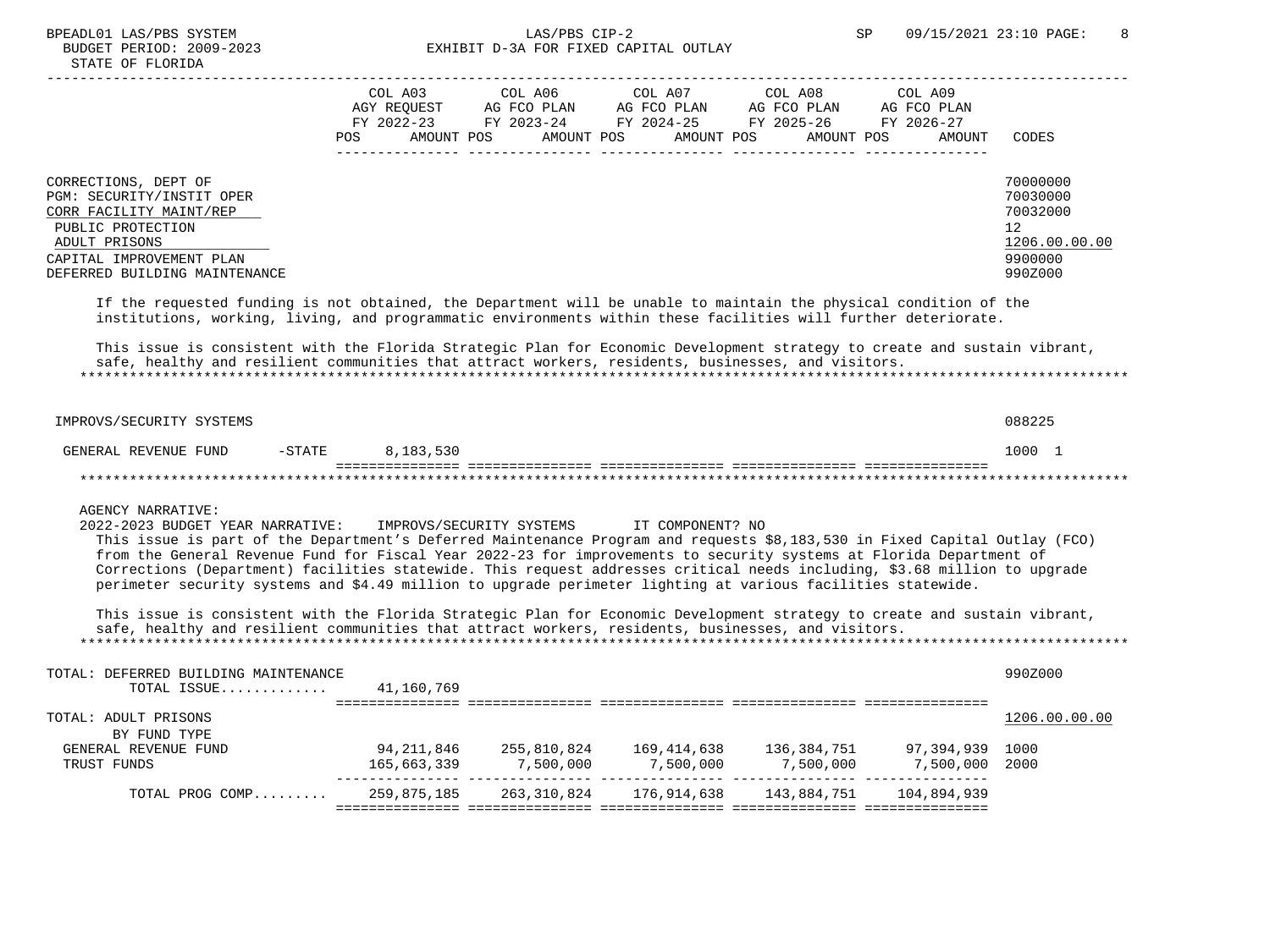\*\*\*\*\*\*\*\*\*\*\*\*\*\*\*\*\*\*\*\*\*\*\*\*\*\*\*\*\*\*\*\*\*\*\*\*\*\*\*\*\*\*\*\*\*\*\*\*\*\*\*\*\*\*\*\*\*\*\*\*\*\*\*\*\*\*\*\*\*\*\*\*\*\*\*\*\*\*\*\*\*\*\*\*\*\*\*\*\*\*\*\*\*\*\*\*\*\*\*\*\*\*\*\*\*\*\*\*\*\*\*\*\*\*\*\*\*\*\*\*\*\*\*\*\*\*\*\*\*\*\* \* BPEADL01 STATISTICAL INFORMATION 09/15/2021 23:10:54 \* \* BUDGET PERIOD: 2009-2023 EXHIBIT A, D AND D-3A LIST REQUEST SDM 70 SP \* \* COMPILE DATE: 09/16/2015 COMPILE TIME: 09:40:41 PAGE: 1 \* \*\*\*\*\*\*\*\*\*\*\*\*\*\*\*\*\*\*\*\*\*\*\*\*\*\*\*\*\*\*\*\*\*\*\*\*\*\*\*\*\*\*\*\*\*\*\*\*\*\*\*\*\*\*\*\*\*\*\*\*\*\*\*\*\*\*\*\*\*\*\*\*\*\*\*\*\*\*\*\*\*\*\*\*\*\*\*\*\*\*\*\*\*\*\*\*\*\*\*\*\*\*\*\*\*\*\*\*\*\*\*\*\*\*\*\*\*\*\*\*\*\*\*\*\*\*\*\*\*\*\* SAVE INITIALS: SAVE DEPARTMENT: 07 SAVE ID: FCO \* ------------------------------------------------------------------------------------------------------------------------------- \* SELECT CODES AND ACCUMULATION LEVELS WHERE ALLOWED. WHEN NO CODE IS SELECTED, ALL CODES WILL BE REPORTED. ITEMIZATION OF EXPENDITURE:  $\overline{10E}$  accumulation level: 0 (1=OPER/FCO, 2=IOE, 0=MERGED) MERGE GROUPS (Y/N): Y BUDGET ENTITY OR GROUP/ACCUMULATION LEVEL (DEP, DIV, BUR, SUB, LBE, MRG):  $*$  1-7: LBE  $*$  $*$  8-14:  $*$  $*$  15-21:  $*$  $*$  22-27: \* \* EXCLUDE: \*  $\star$   $\star$  \* PROGRAM COMPONENT/ACCUMULATION LEVEL (1, 2, 3, 4 OR 5 FOR 2, 4, 6, 8 OR 10 DIGITS, 6=MERGE POLICY, 0=MERGED): \*  $\star$  5  $\star$  $\star$   $\star$ APPROPRIATION CATEGORY OR GROUP/ACCUMULATION LEVEL (1=MAJOR, 2=MINOR, 0=MERGED):  $\star$  08 2 14 2  $\star$  $\star$   $\star$ FUND GROUPS SET: OR FUND: THE SOURCE IDENTIFIER: MERGE FSI (Y/N): N  $FCO (Y/N): Y$  FTE  $(Y/N): N$  SALARY RATE  $(Y/N): N$  \* ------------------------------------------------------------------------------------------------------------------------------- \* ISSUE CODE OR GROUP/ACCUMULATION LEVEL (1, 2 OR 3 FOR 1, 3 OR 7 CHARACTERS, 0=MERGED):  $\star$  3  $\star$  $\star$   $\star$ \* REPORT OPTION: 1 COLUMN SELECTION: A03 A06 A07 A08 A09 CODES \* 1=EAD REPORT \* 2=SCHEDULE IV/IT ISSUES REPORT COLUMNS WITH CALCULATION DIFFERENCE ONLY (Y/N): N THAT EXCEED: 3=STATEWIDE ISSUES 4=SCHEDULE VIIIA ISSUES SCHEDULE VIIIA ISSUES SPREADSHEET (Y/N): N \* \* \* LEVELS OF TOTALS: (N=NO TOTAL, L=LINE TOTAL, T=BY FUND TYPE, D=BY DETAIL FUND, B=BY DETAIL FUND AND FUND TYPE, \* G=FUND GROUP LINE TOTALS, E=BY DETAIL FUND AND FUND GROUP) \* RUN: N ITEM OF EXP: N GROUP: N DEPARTMENT: N DIVISION: N BUREAU: N \* \* SUB-BUREAU: N LBE: T POLICY AREA: N PROG COMP: T D3A SUM ISSUE: N D3A DETAIL ISSUE: L \* MAJOR APP CAT: N MINOR APP CAT: D \* \* APPROPRIATION CATEGORY TITLES: S (S=SHORT, L=LONG) REPORT SEQUENCE: DEPT/BUDGET ENTITY: N A=ALPHABETICAL PROGRAM COMPONENT: N N=NUMERICAL \* ------------------------------------------------------------------------------------------------------------------------------- \* DEPARTMENT NARRATIVE SET:<br>BUDGET ENTITY NARRATIVE SET: PROGRAM COMPONENT NARRATIVE (Y/N): N \* \* \* ISSUE/ACTIVITY NARRATIVE SET: A1 PRIORITY ISSUE NARRATIVE SET (1-9): \*  $\star$   $\star$  \* INCLUDE POSITION DATA (Y/N): N \* \* \* INCLUDE COLUMN CODES  $(Y/N): Y$  \* \* \* OUTPUT FORMAT: L \* \* \* \* \* PAGE BREAKS: LBE \* L=LANDSCAPE (IOE, GRP, DEP, DIV, REPORT HEADING: LAS/PBS CIP-2 \* \* P=PORTRAIT BUR, SUB, LBE, PRC, EXHIBIT D-3A FOR FIXED CAPITAL OUTLAY \* \* SIS, ISC) \* \* ------------------------------------------------------------------------------------------------------------------------------- \*